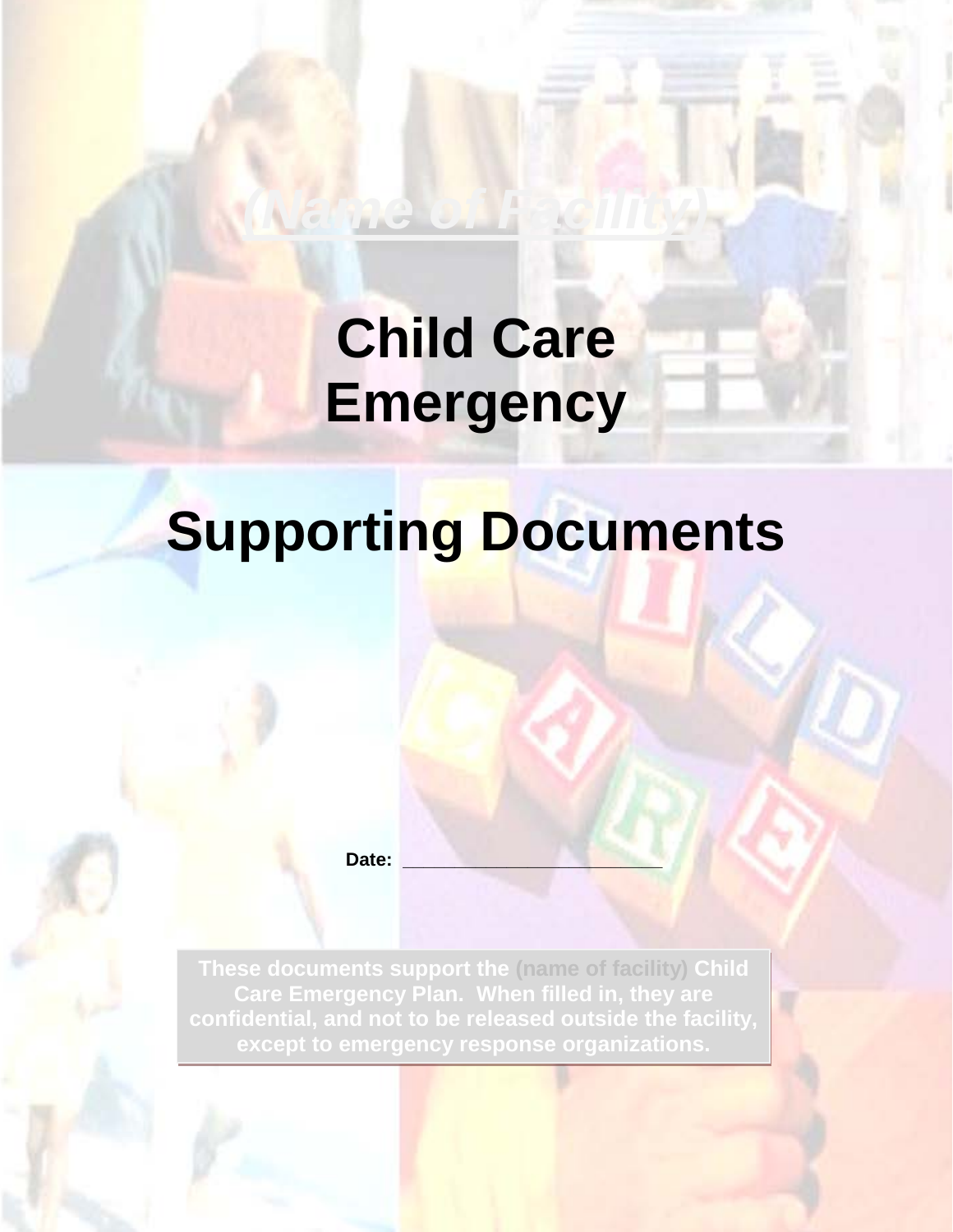# Table of Contents: SUPPORTING DOCUMENTS

| ATTACHMENT 4: FACILITY LAYOUT AND ASSEMBLY AREA  4           |
|--------------------------------------------------------------|
| ATTACHMENT 5: EVACUATION PLAN MAP TO RELOCATION CENTER 5     |
| ATTACHMENT 6: SAMPLE MEMORANDA OF AGREEMENT WITH RELOCATION  |
| ATTACHMENT 7: COMMUNICATION WITH PARENTS/GUARDIANS 8         |
|                                                              |
|                                                              |
| ATTACHMENT 10: EMERGENCY GO-KITS AND SUPPLIES 12             |
| ATTACHMENT 11: IMPORTANT INFORMATION TO PROVIDE TO 9-1-1  13 |
|                                                              |
|                                                              |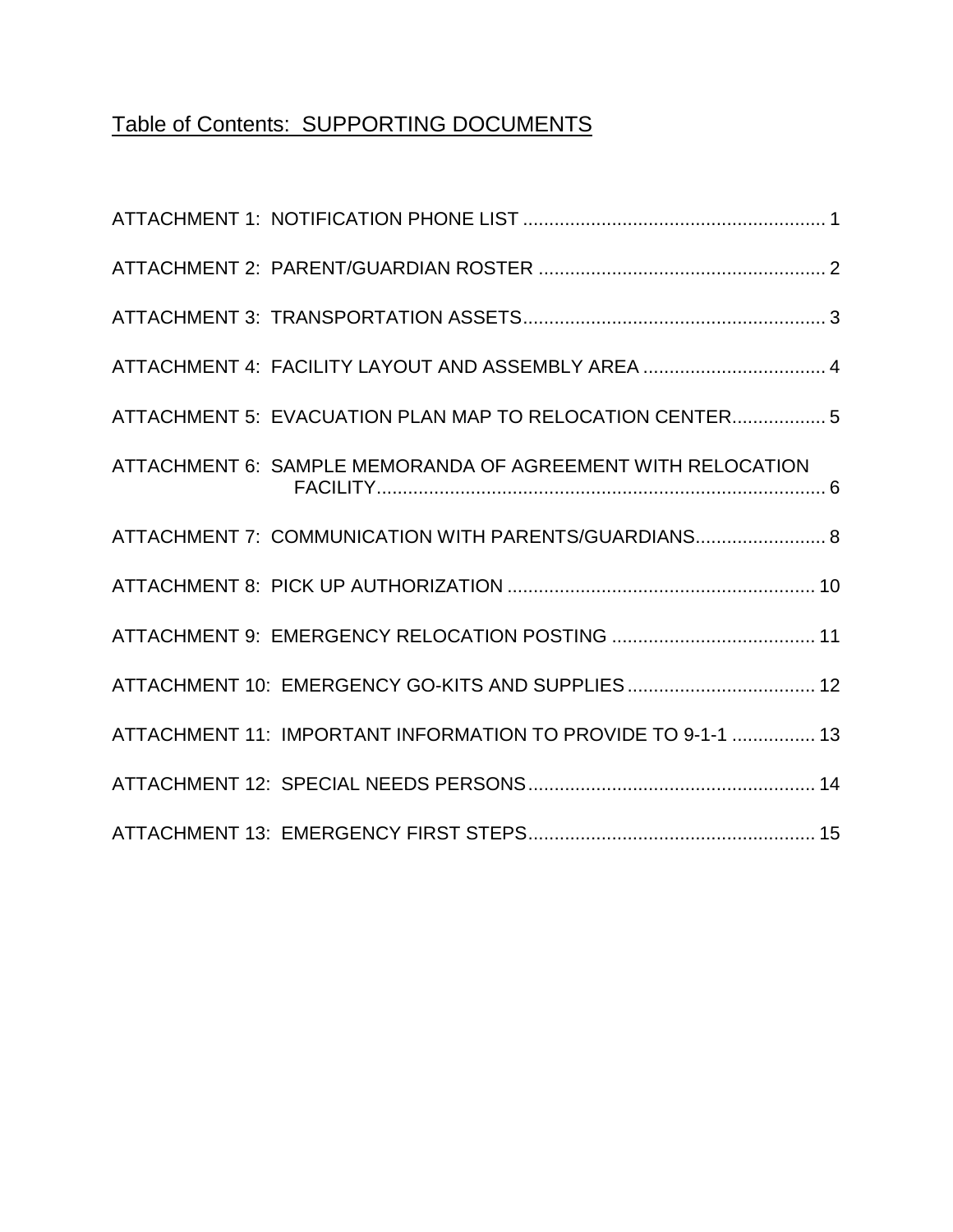## **ATTACHMENT 1 – NOTIFICATION PHONE LIST**

| CHILD CARE FACILITY/OFFICE/AGENCY                          | <b>TELEPHONE #</b>              | <b>E-MAIL</b> |
|------------------------------------------------------------|---------------------------------|---------------|
| <b>Name of Facility Director</b>                           | (Primary)<br>(Office)<br>(Home) |               |
| <b>Facility Staff Roster</b>                               |                                 |               |
| Staff member __________                                    | (Primary)<br>(Office)<br>(Home) |               |
| Staff member ___________                                   | (Primary)<br>(Office)<br>(Home) |               |
| <b>County Emergency Management Agency</b>                  |                                 |               |
| <b>Local Emergency Services Emergency</b><br><b>Number</b> | $9 - 1 - 1$                     |               |
| <b>Local Emergency Services Non-</b><br>emergency number   |                                 |               |
| <b>Child Care facility Relocation Facility</b>             |                                 |               |
| <b>Facility Transportation Provider(s)</b>                 | (Primary)<br>(Office)<br>(Home) |               |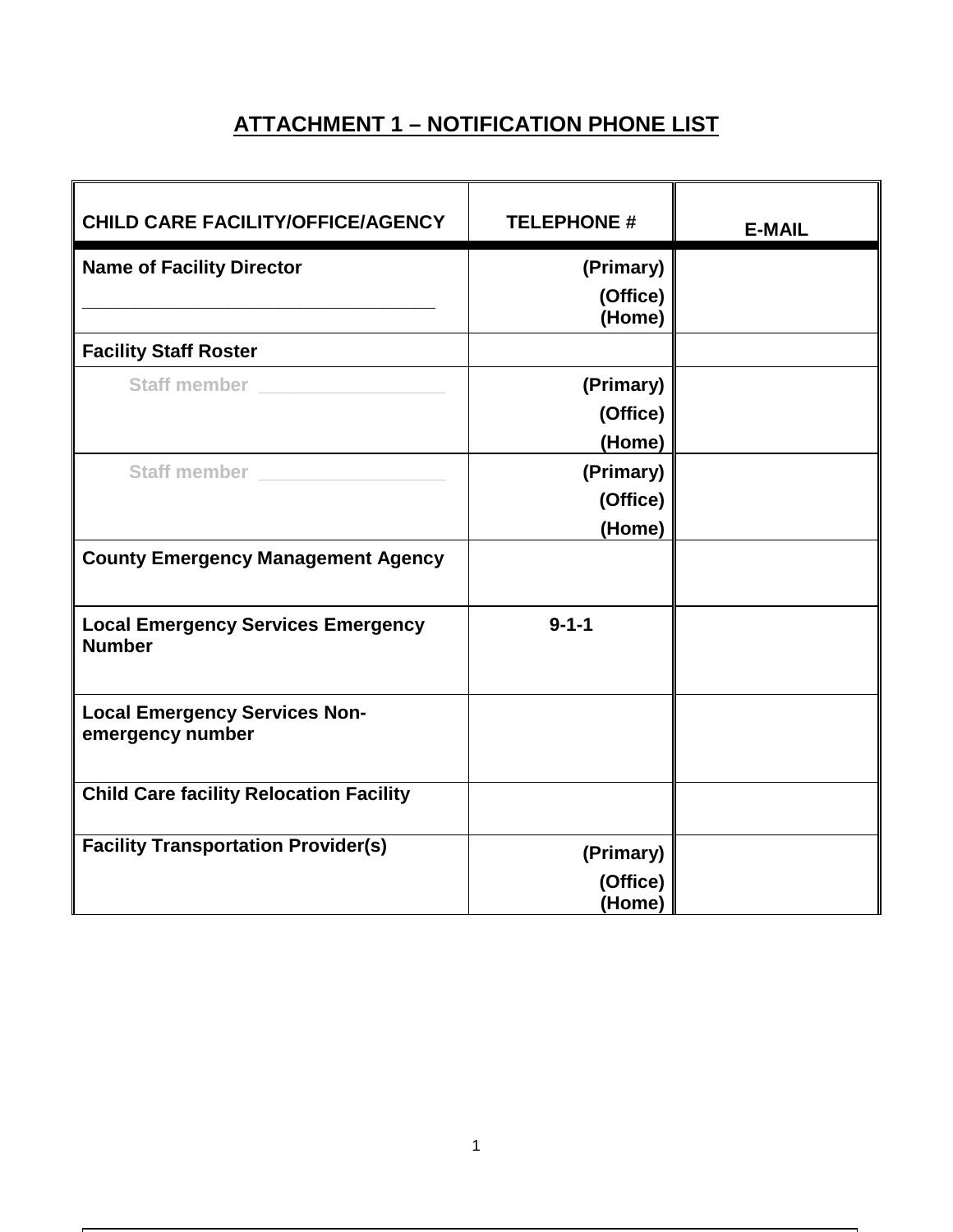# **ATTACHMENT 2 – PARENT/GUARDIAN ROSTER**

| <b>NAME</b> | <b>TELEPHONE #</b> | <b>E-MAIL</b> |
|-------------|--------------------|---------------|
|             |                    |               |
|             |                    |               |
|             |                    |               |
|             |                    |               |
|             |                    |               |
|             |                    |               |
|             |                    |               |
|             |                    |               |
|             |                    |               |
|             |                    |               |
|             |                    |               |
|             |                    |               |
|             |                    |               |
|             |                    |               |
|             |                    |               |
|             |                    |               |
|             |                    |               |
|             |                    |               |
|             |                    |               |
|             |                    |               |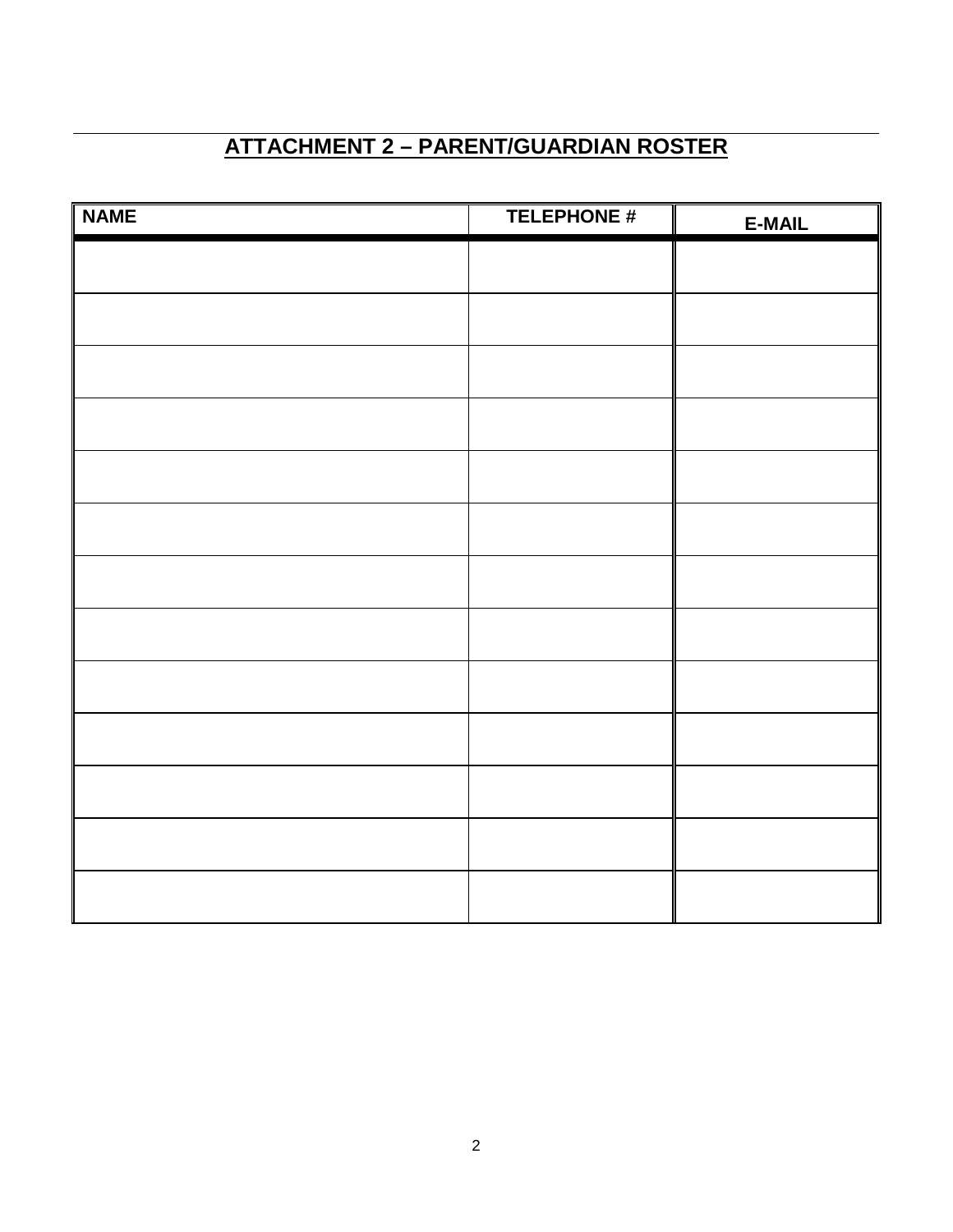## **ATTACHMENT 3 – TRANSPORTATION ASSETS**

If it becomes necessary to relocate the children to a safer location, the following transportation will be used.

| Number of children/staff who will need to be moved    |                                                                                                                                                                                                                               |                                                 |  |
|-------------------------------------------------------|-------------------------------------------------------------------------------------------------------------------------------------------------------------------------------------------------------------------------------|-------------------------------------------------|--|
| Amount of supplies/records that will need to be moved |                                                                                                                                                                                                                               |                                                 |  |
|                                                       | Vehicles that will be used.                                                                                                                                                                                                   |                                                 |  |
| 1.                                                    |                                                                                                                                                                                                                               |                                                 |  |
|                                                       |                                                                                                                                                                                                                               | # of passengers (including driver) ___________  |  |
|                                                       |                                                                                                                                                                                                                               |                                                 |  |
|                                                       |                                                                                                                                                                                                                               |                                                 |  |
|                                                       |                                                                                                                                                                                                                               |                                                 |  |
| 2.                                                    |                                                                                                                                                                                                                               |                                                 |  |
|                                                       |                                                                                                                                                                                                                               | # of passengers (including driver) ___________  |  |
|                                                       |                                                                                                                                                                                                                               |                                                 |  |
|                                                       |                                                                                                                                                                                                                               |                                                 |  |
|                                                       |                                                                                                                                                                                                                               |                                                 |  |
| 3.                                                    | Owner and the contract of the contract of the contract of the contract of the contract of the contract of the contract of the contract of the contract of the contract of the contract of the contract of the contract of the |                                                 |  |
|                                                       |                                                                                                                                                                                                                               | # of passengers (including driver) ____________ |  |
|                                                       |                                                                                                                                                                                                                               |                                                 |  |
|                                                       |                                                                                                                                                                                                                               |                                                 |  |
|                                                       |                                                                                                                                                                                                                               |                                                 |  |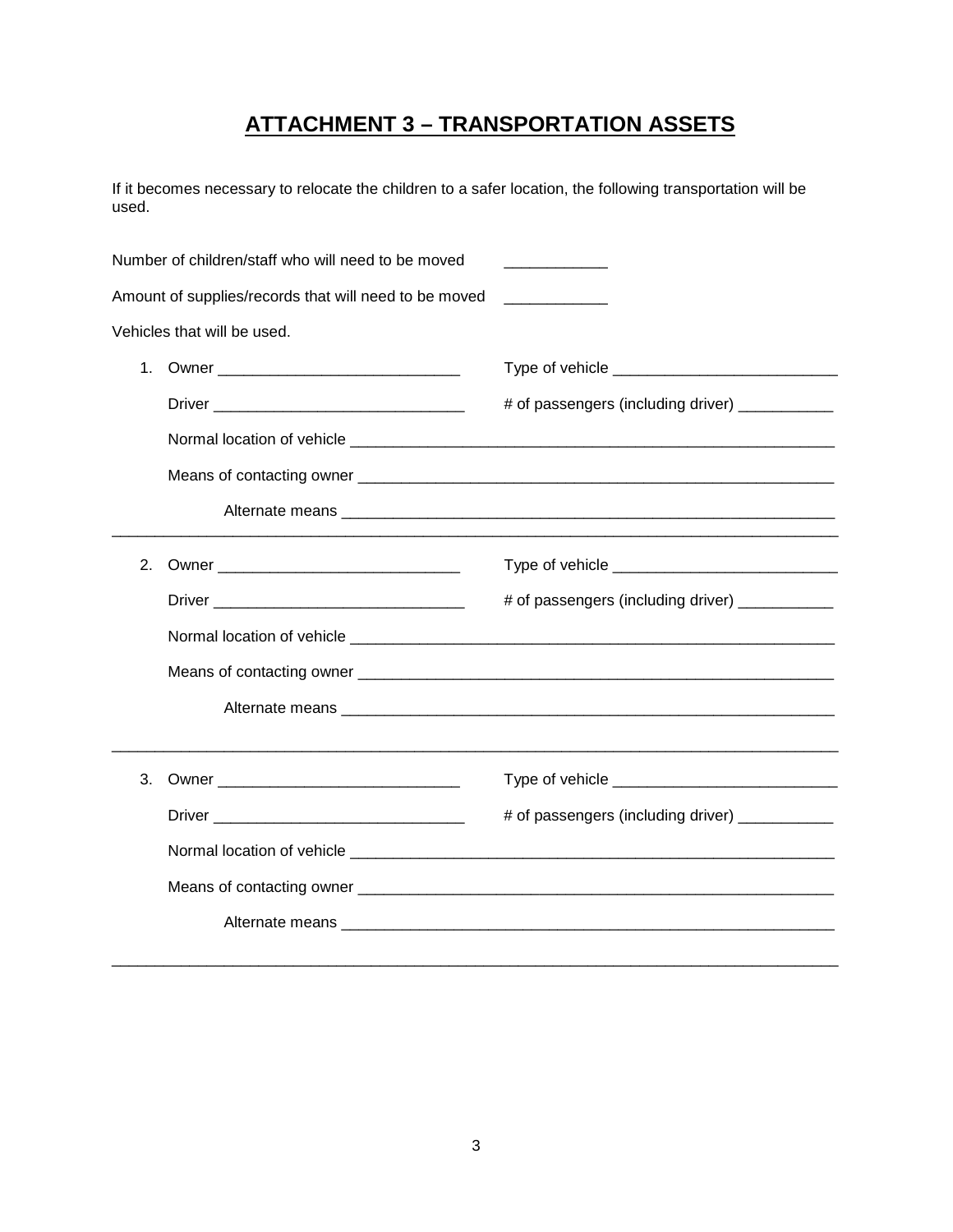### **ATTACHMENT 4 – FACILITY LAYOUT AND ASSEMBLY AREA**

*(Provide sketch of facility floorplan and identify internal shelter areas, staffed checkpoints and assembly areas.)*

Send this Form along with the basic plan and checklists to the County Emergency Management Agency.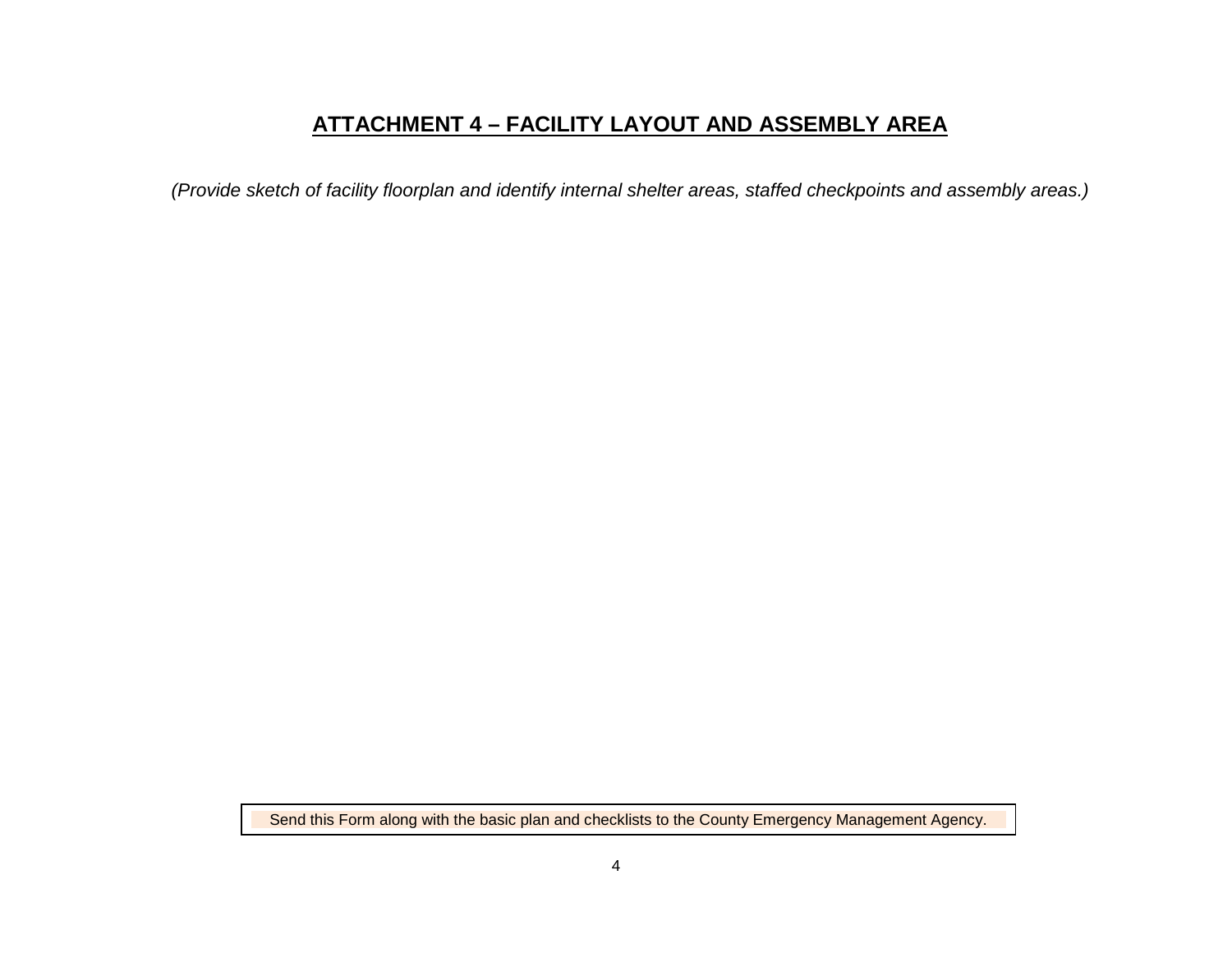### **ATTACHMENT 5 – EVACUATION PLAN MAP TO RELOCATION CENTER**

| DRAWING OF EVACUATION ROUTE FROM | <b>CHILD CARE FACILITY,</b> |
|----------------------------------|-----------------------------|
| <i>(address)</i>                 | <b>COUNTY TO</b>            |
| (address'                        | <b>COUNTY</b>               |

*(Provide sketch or map from Child Care to relocation center)*

Send this Form along with the basic plan and checklists to the County Emergency Management Agency.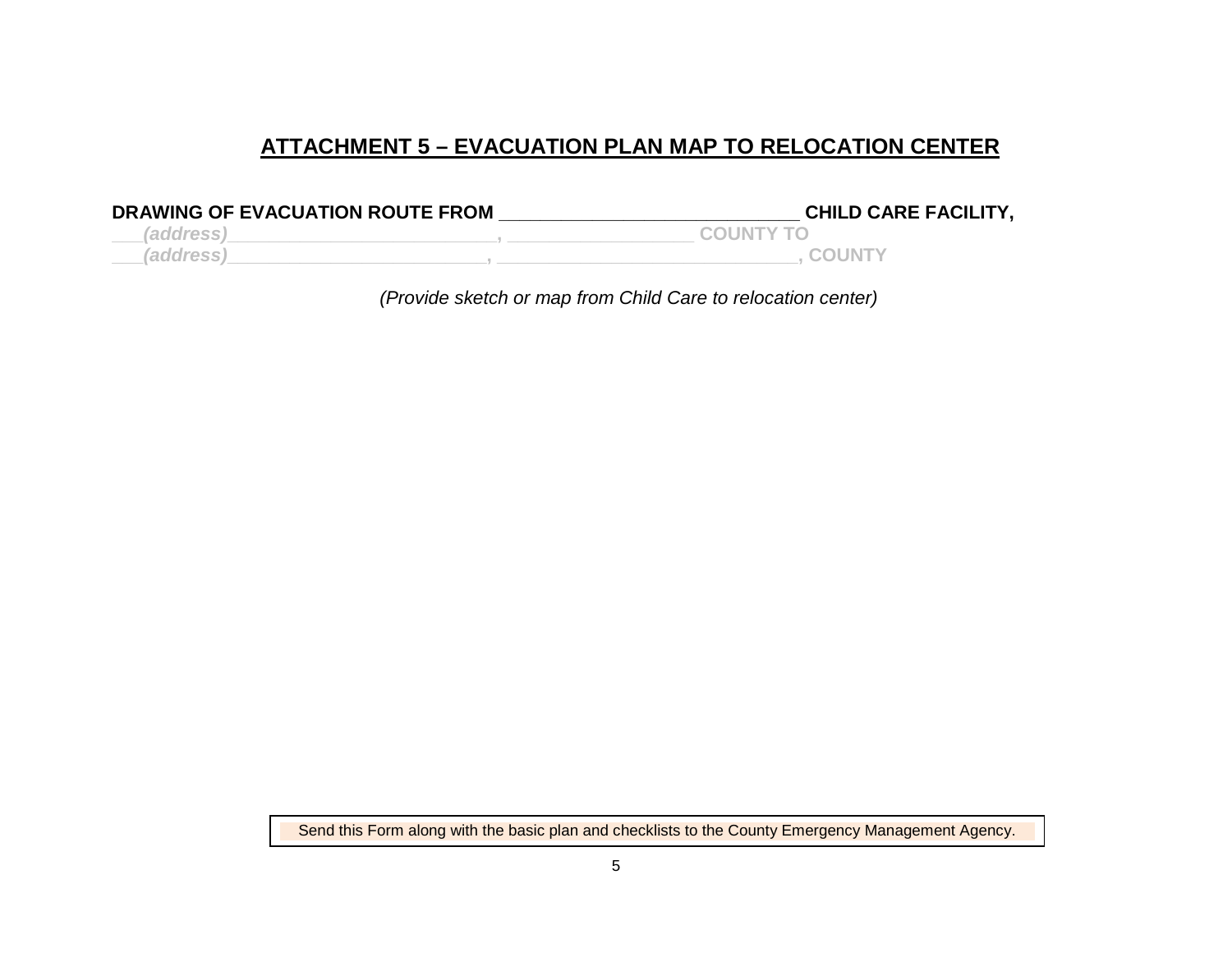### **ATTACHMENT 6 – SAMPLE MEMORANDA OF AGREEMENT (MOA) WITH RELOCATION FACILITIES**

The two examples – one to another childcare facility and one to a school - are simply examples for you to look at. Note that we've used "Actual" memoranda, but have changed names for privacy sake. Your letter need not be so formal (or it might be more formal). You may be able to do without an MOA if you have absolute trust in the management of the relocation facility, but by all means make sure that you discuss the details with them and be sure that they know you might be coming.

## *(Sample Memorandum of Understanding from Childcare Center to School.)*

### **??? Child Care 925 MAPLE ROAD ANYTOWN, PENNSYLVANIA 12345**

Louise Little Little Family Daycare Center 42 Holly Drive Somewhere, Pennsylvania 12345

Dear Ms. Louise Little,

This letter is to acknowledge your request for the use of the facilities of ??? Daycare, in the event an emergency shelter is needed. The ??? Daycare hereby grants you permission to use the facility as an emergency shelter, in the event of a required evacuation of your daycare home. You and your staff will remain responsible for the care, welfare, safety, and release of the children from your daycare site. Please be prepared to provide any necessary items and documentation for the children in your care.

Please feel **free** to **contact** me if you have *any* questions or concerns.

God Bless,

Suzie Smith, Director ??? Daycare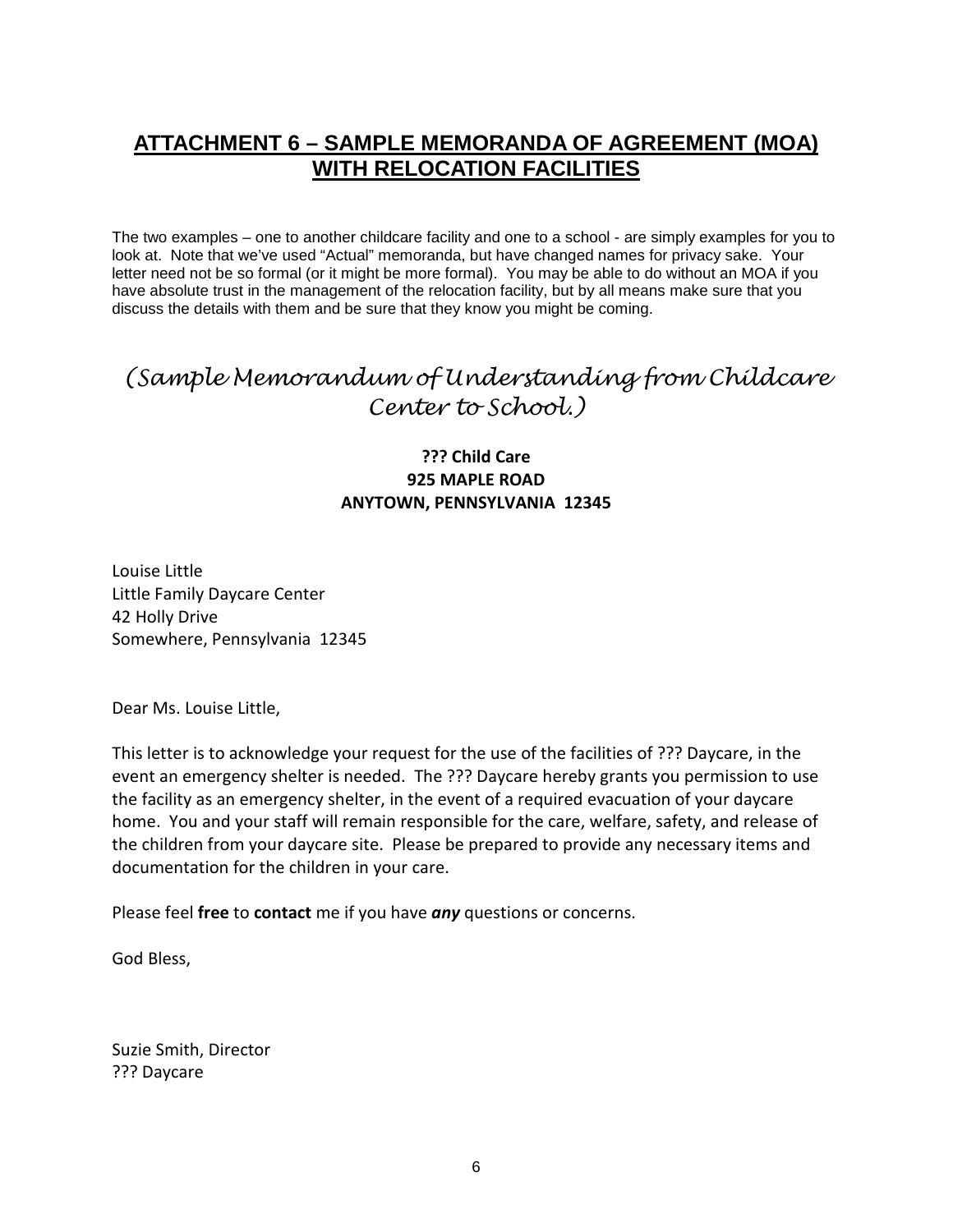# *(Sample Memorandum of Understanding from School to Childcare Center.)*

# **??? AREA SCHOOL DISTRICT**

623 West Main Street Anytown, Pennsylvania 12345 Telephone: 555-1234 Jocelyn Jordan, Superintendent

Ms Suzie Smith, Director ??? Child Care Center 925 Maple Road Anytown, Pennsylvania 12345 March 21, 2006

Dear Ms. Smith,

The School District hereby authorizes ??? Day Care Center to utilize the facilities of the Mountain Springs Elementary School in the event an emergency evacuation of your facility is required.

In the event of an emergency during days and times when school is in session, please make direct contact with Mr. Christopher Jones at 555-6800, Ext 4567 to arrange to use the buildings. During days when school is not in session, please contact either Michael Miller at, 245-0582(H), or 580.0053(Cell), for access to the school. A school calendar is enclosed for your reference. Normal school hours of availability are 6:30AM until 5:30PM.

During these emergency relocation, the school's all purpose room and restrooms will be made available for the temporary use of children from the ??? Child Care Center. Center staff will remain responsible for the supervision of children and the contact of parents or guardians. In addition, any materials or supplies that are required during this time will need to be provided by the ??? Day Care Center staff.

The Anytown Area School District recognizes the importance of emergency relocation centers for our children, and will make every effort to assist you if possible with your relocation.

If you have any questions, or concern, please feel free to contact me at 555-1234, ext 001.

Calvin W. Myers Director of Safety and Security

Cc: Jocelyn Jordan D. Ed., Superintendant Christopher Jones, Principal, Mountain Springs Elementary School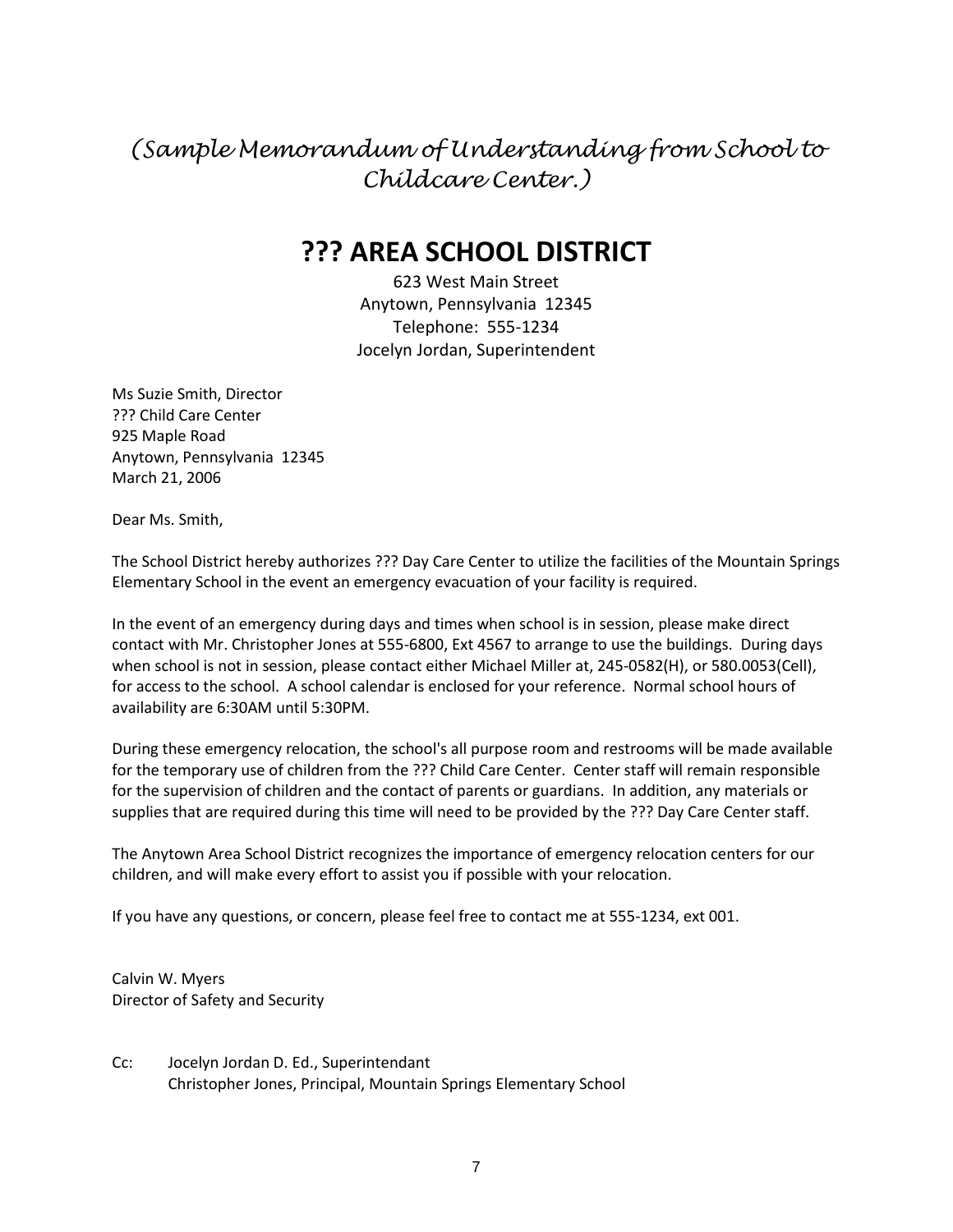### **ATTACHMENT 7 – COMMUNICATIONS WITH PARENTS/GUARDIANS**

*Parents and guardians need to be informed of provisions in the Emergency Plan. This letter will provide the information that they need. A copy of this letter should be given to parents of newly enrolled children, and at least once per year to all parents.*

#### *Insert your own wording here or use this suggested script.*

To the Parent (s)/Guardian (s) of *(child's name)***:**

This letter is to assure you of our concern for the safety and welfare of children attending *(insert name of child care facility).* Our Emergency Plan provides for response to all types of emergencies. Depending on the circumstance of the emergency, we will use one of the following protective actions:

- *Immediate evacuation:* Students are evacuated to a safe area on the grounds of the facility in the event of a fire, etc. In case of inclement weather, we may then proceed indoors at a neighbor's.
- *In-place sheltering:* Sudden occurrences, weather or hazardous materials related, may dictate that taking cover inside the building is the best immediate response.
- *Evacuation:* Total evacuation of the facility may become necessary if there is a danger in the area. In this case, children will be taken to a relocation facility. We currently have 2 available, they are:
	- o Emergency Relocation Facility A at *(insert name of relocation facility).*
	- o And Emergency Relocation Facility B at *(insert name of relocation facility).*

If it ever becomes necessary to relocate, a sign will be posted on the door stating which facility we've gone to (A or B).

### **If you're not sure how to get there, please ask for directions before there is an emergency.**

• *Modified Operation:* May include cancellation/postponement or rescheduling of normal activities. These actions are normally taken in case of a winter storm or building problems (such as utility disruptions) that make it unsafe for children, but may be necessary in a variety of situations.

Please listen to *(list your local radio/television stations here)* for announcements relating any of the emergency actions listed above.

We ask that you not call during the emergency. This will keep the main telephone line free to make emergency calls and relay information.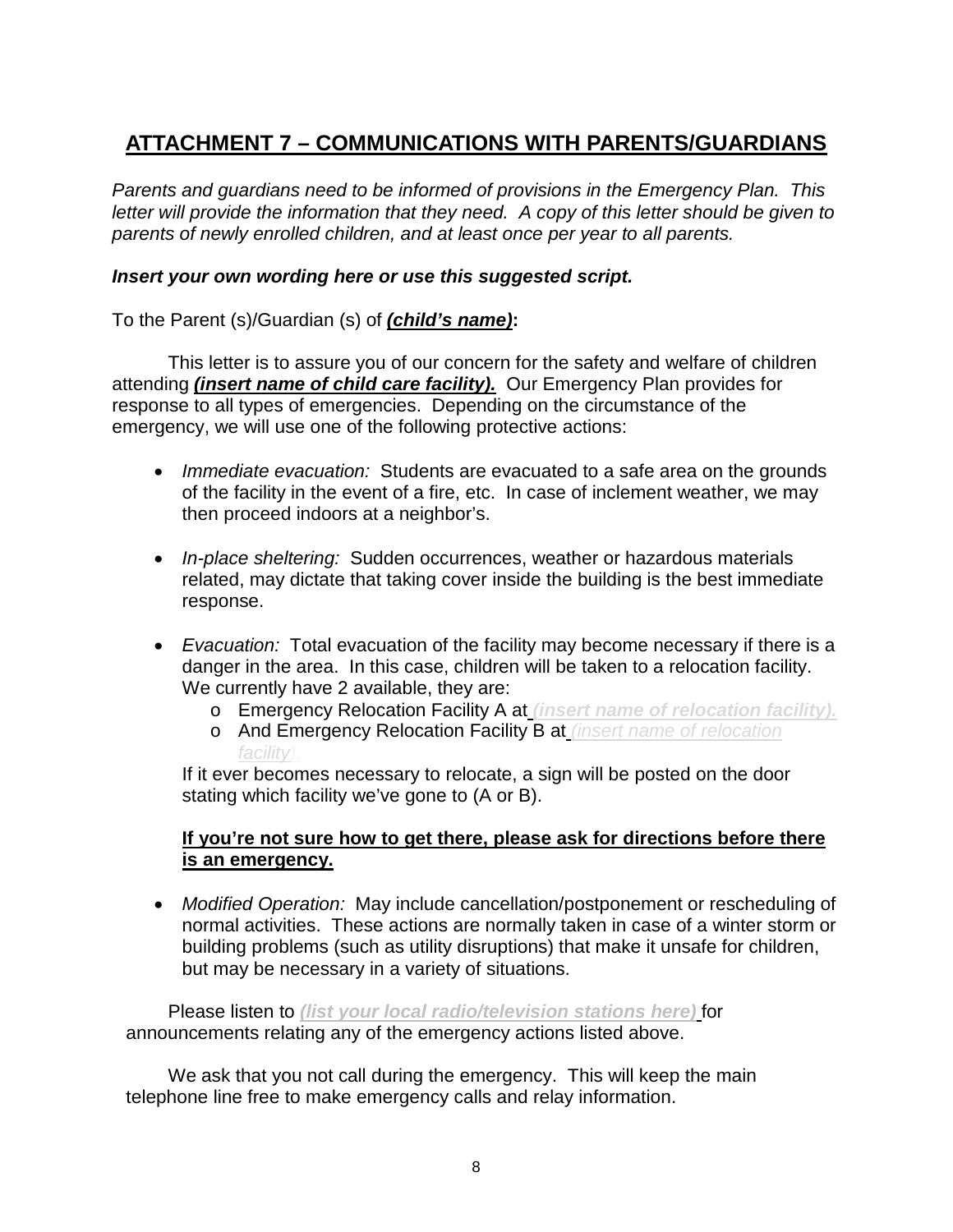*The facility director may provide an alternate phone number (i.e. cell phone number, etc.) to call in an emergency event.*

The form designating persons to pick up your child is included with this letter for you to complete and have returned to the Child care facility no later than *(insert reasonable response time here).* This form will be used every time your child is released. Please ensure that only those persons you list on the form attempt to pick up your child.

I realize that emergency circumstances may require changes to your plans, but I urge you to not attempt to make different arrangements if at all possible. This will only create additional confusion and divert staff from their assigned emergency duties.

In order to assure the safety of your children and our staff, I ask your understanding and cooperation. Should you have additional questions regarding our emergency operating procedures, contact *(name of individual designated to handle inquiries and their telephone number/extension).*

Sincerely,

*\_\_\_\_\_\_\_\_\_\_\_\_\_\_\_\_\_\_\_(Title)\_\_\_\_\_\_\_\_\_\_\_\_\_\_\_\_\_\_\_\_\_\_\_\_\_\_\_\_*

*\_\_\_\_\_\_\_\_\_\_\_\_\_\_\_\_\_\_\_\_\_\_\_\_\_\_\_\_\_\_\_\_\_\_\_\_\_\_\_\_\_\_\_\_\_\_\_\_\_\_\_\_*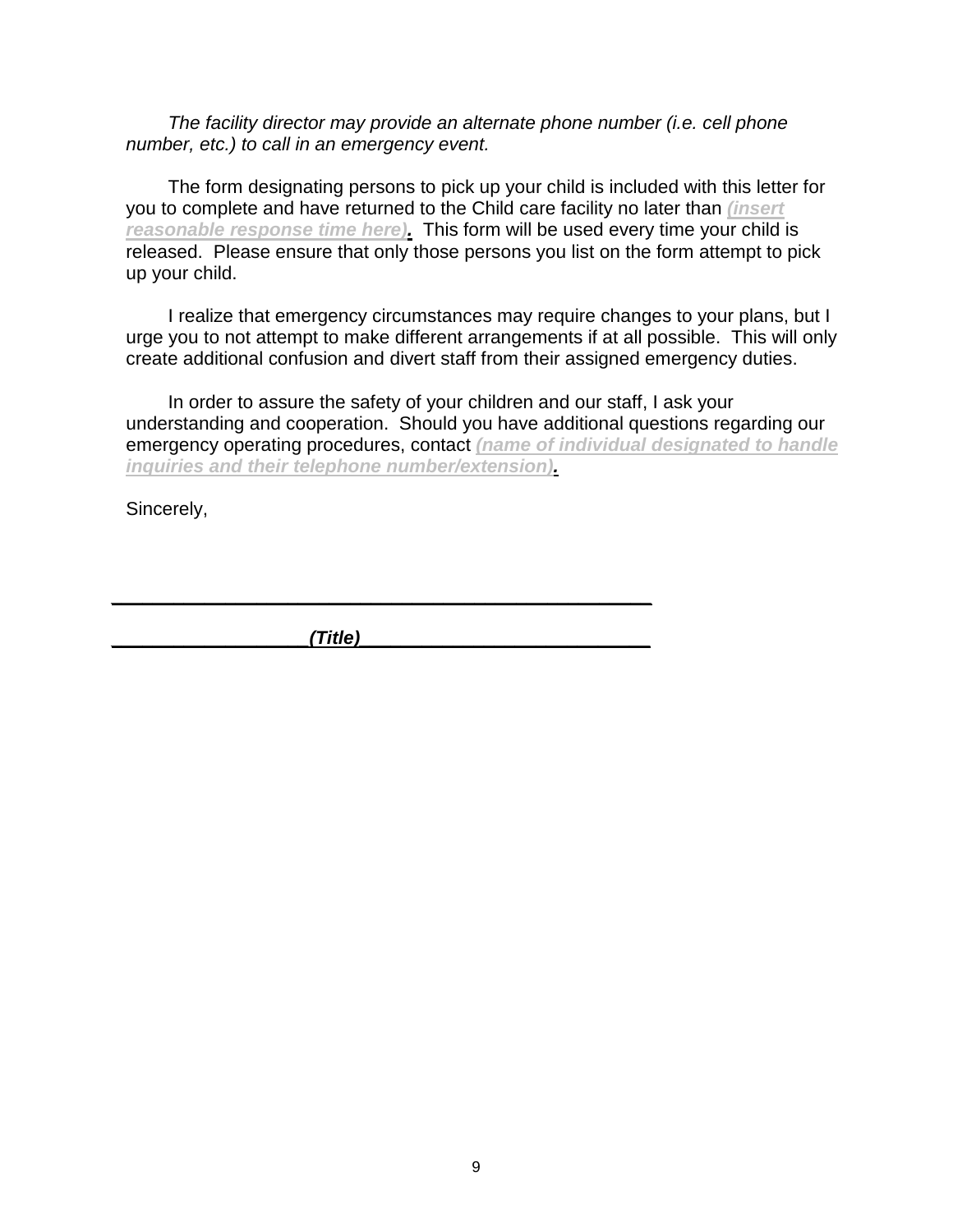### **ATTACHMENT 8 – CHILD PICK-UP AUTHORIZATION**

I, \_\_\_\_\_\_\_\_\_\_\_\_\_\_\_\_\_\_\_\_\_\_\_\_\_\_\_\_\_\_\_\_\_\_, authorize *(facility name )* to release my child(ren) to the person(s) designated. This is in consonance with the *(facility name)* Emergency Plan.

| <b>Child's Name</b> |              | Designated Custodian (s), Name, & Relationship |  |  |
|---------------------|--------------|------------------------------------------------|--|--|
| Your Signature      | Relationship | Date                                           |  |  |
| <b>Print Name</b>   |              |                                                |  |  |
| <b>Address</b>      |              |                                                |  |  |
| Address             |              |                                                |  |  |
| (Home Phone)        | (Work)       | (Cell)                                         |  |  |

*NOTE: Parents and guardians should designate themselves as designated custodians. Friends, neighbors and other relatives may also be designated. PLEASE PRINT CLEARLY.*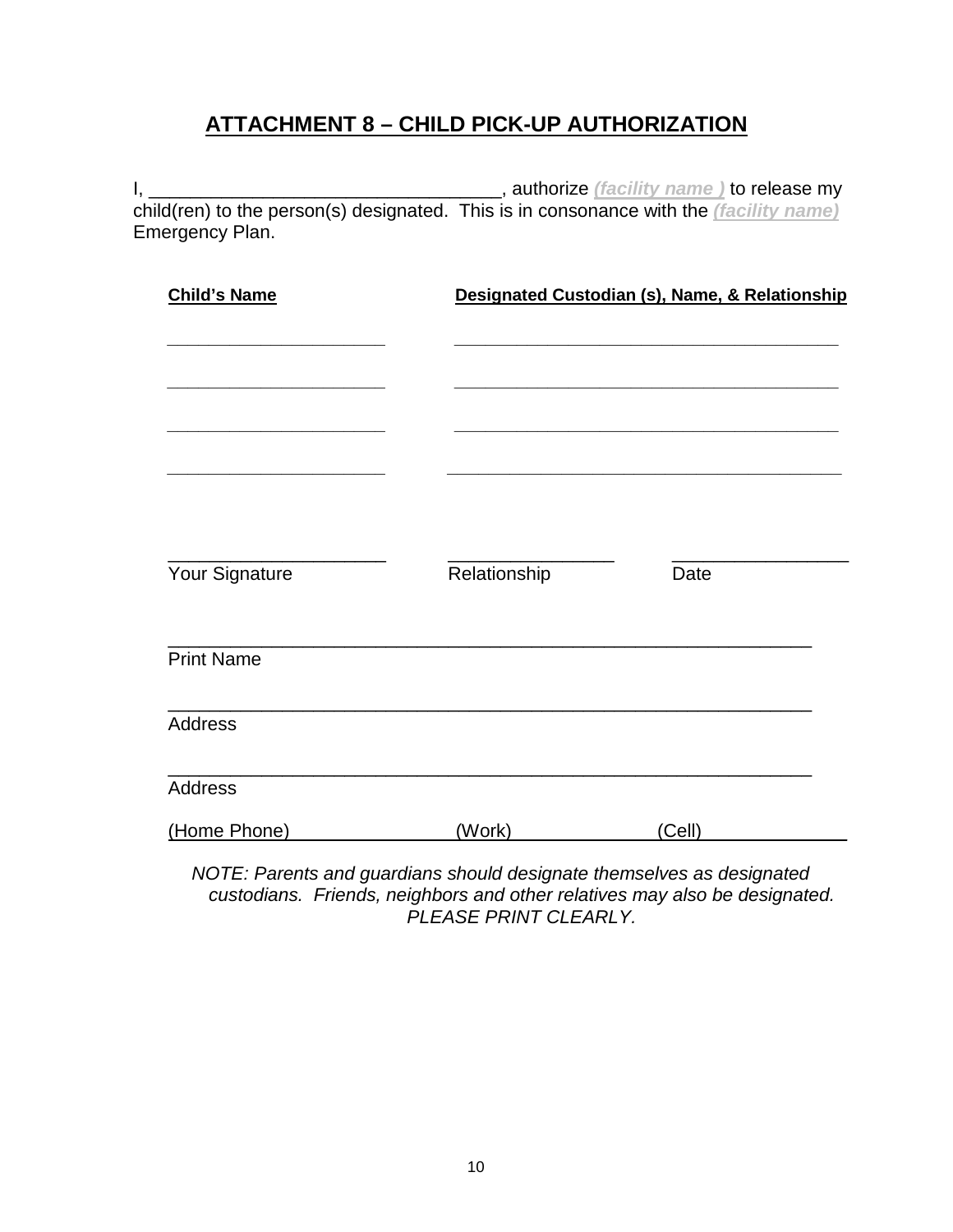**ATTACHMENT 9 - NOTICE OF RELOCATION POSTING**

# **CHILD CARE FACILITY**

# **CHILDREN AND STAFF**

# **HAVE**

# **RELOCATED TO**

# **EMERGENCY RELOCATION FACILITY**

**\_\_\_\_\_\_\_\_\_\_\_\_\_\_\_\_\_\_\_\_\_\_\_\_\_\_\_\_\_\_\_\_**

Use of this form is optional, but it is recommended. Using a code for the actual site of the relocation facility is recommended for security reasons, but is optional, too. You may wish to use plain English to say where you've gone.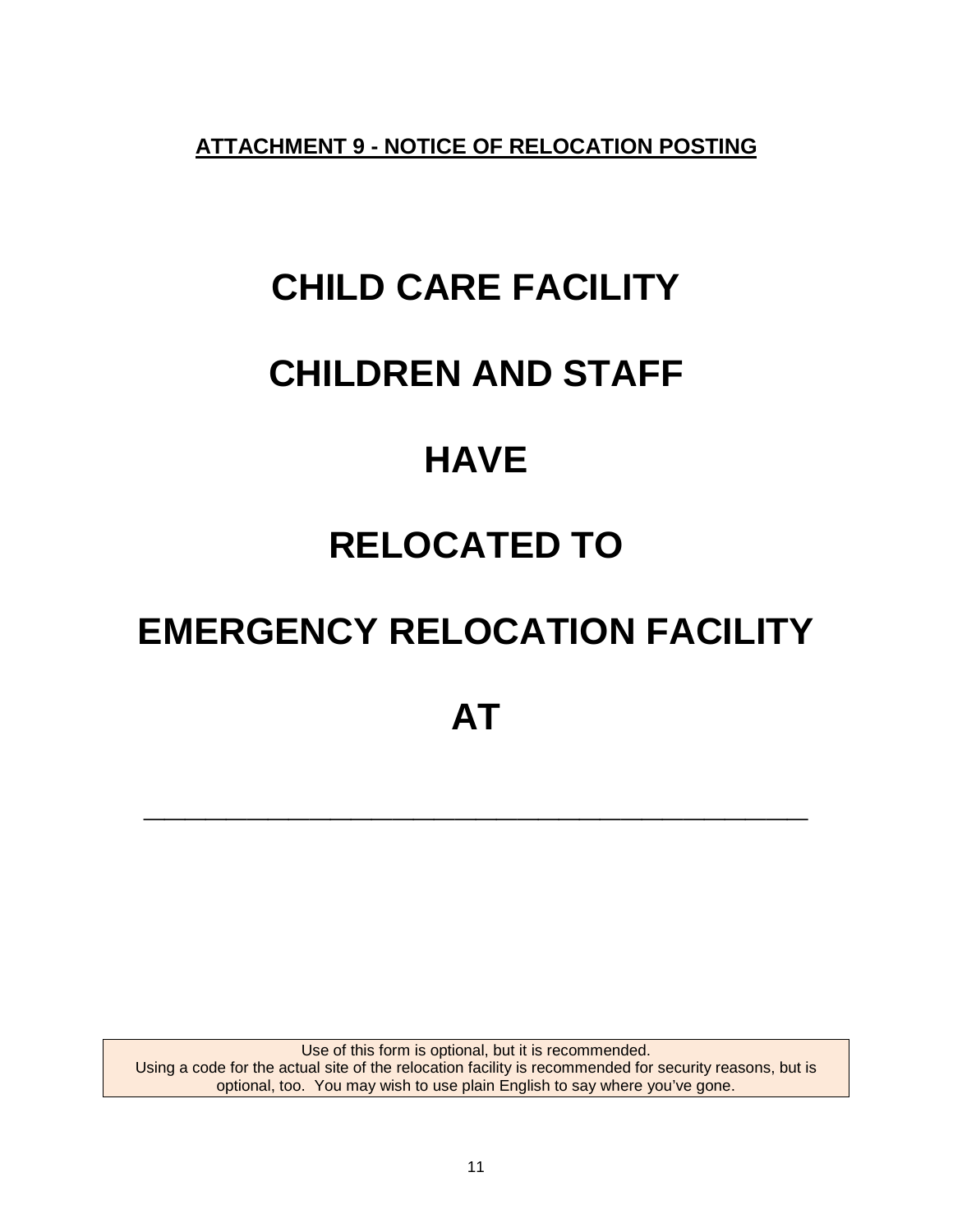### **ATTACHMENT 10 – EMERGENCY "GO-KITS" AND SUPPLIES**

This list contains the **minimum** items you should have in your center in case of an emergency. *("Go-Kit" items should be packed in a backpack or other container that is mobile in the event of an evacuation and be located in a central and easily accessible location.)*

Location of Emergency Kits: \_\_\_\_\_\_\_\_\_\_\_\_\_\_\_\_\_\_\_\_\_\_\_\_\_\_\_\_\_\_\_\_\_\_\_\_\_\_\_\_\_\_\_\_\_\_\_

Locations of Additional Emergency Supplies: \_\_\_\_\_\_\_\_\_\_\_\_\_\_\_\_\_\_\_\_\_\_\_\_\_\_\_\_\_\_\_\_\_\_

Location of Cell Phone:

#### **"Go-Kit"**

- □ Copies of all contact lists
	- o *For families and staff, include the name, phone number, and e-mail as well as information for someone preferably out-of-state, at least out of the immediate area*
	- o *Phones numbers and e-mails for your Sponsor Liaison and/or immediate Supervisor*
- *A copy of this plan*
- *Emergency contact information on all children*
- □ Special medical needs instructions for children and staff
- □ Flashlights with extra batteries
	- o *Long-life, emergency flashlights*
- Battery-operated radio and extra batteries
	- o *AM/FM, weather band/TV band*
- □ Manual can-opener
- First Aid Kit
	- o *Add gloves and Kleenex*
- □ Notepad and pens/pencils
- □ Scissors
- □ Hand-Sanitizer and cleansing agent/disinfectant
- D Whistle
- Disposable Cups
- Wet Wipes

#### **In the Center in General**

- □ Charged cell phone
- □ One gallon of water for every four children and staff
- Disposable cups
- Non-perishable food items like soft granola bars, cereal, cheese and crackers, cans of fruit, and special infant items, etc. – should be nut-free in case of allergies
- Extra supplies of critical medication such as insulin, epi-pens, etc. for children and staff

#### **Each Child Should Have:**

- □ A change of seasonally appropriate clothing
- A blanket
- Extra diapers (one-day supply as space allows)
- Extra formula (one-day supply as space allows)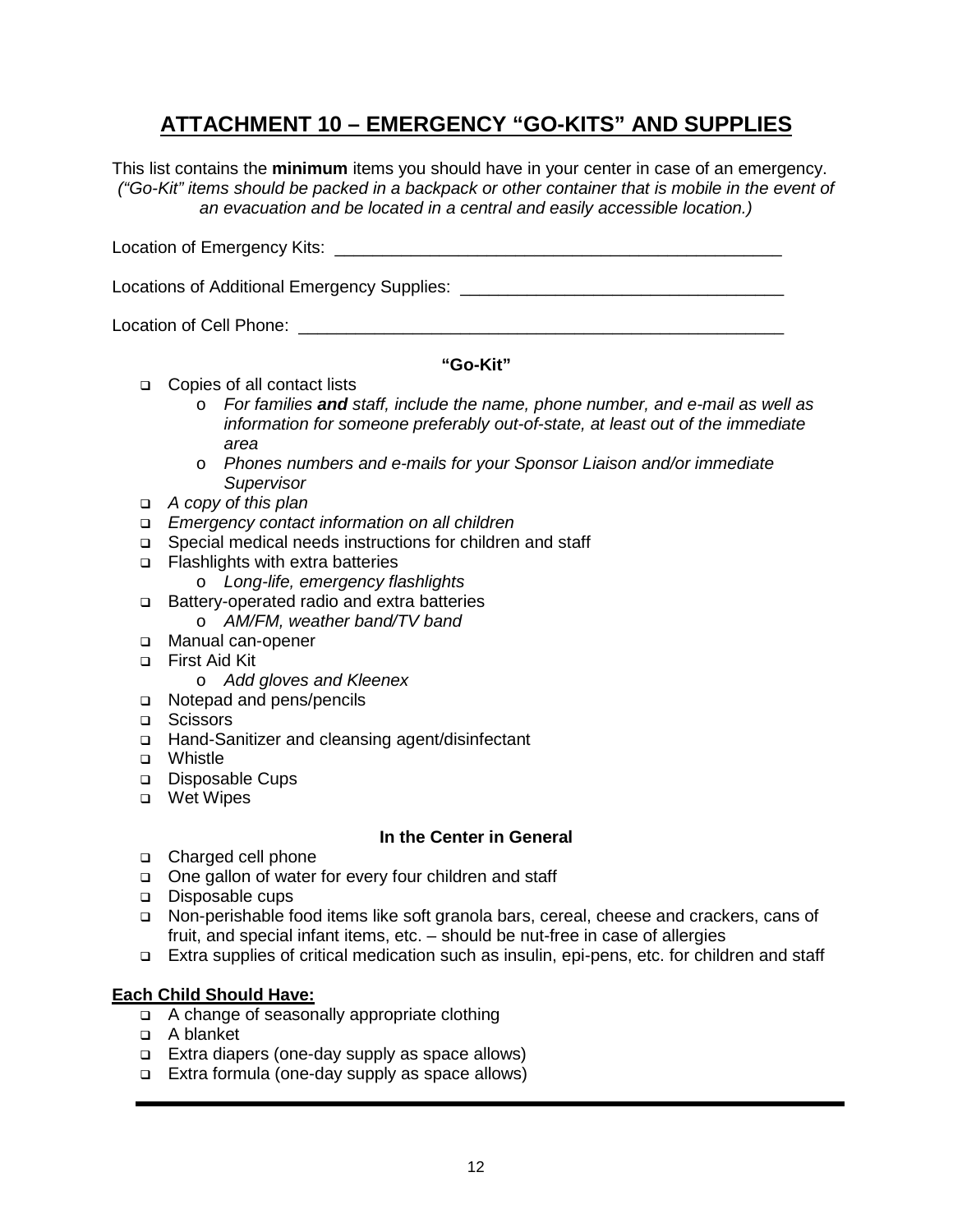### **ATTACHMENT 11: IMPORTANT INFORMATION TO PROVIDE TO 9-1-1**

### **What is the Emergency?**

- Police
- Fire
- Medical

### **What is the location?**

| We are in                | (City/Borough/Township) |
|--------------------------|-------------------------|
| <b>Street Address is</b> |                         |

### **Our Call-Back Phone # is**

### **Detailed Information about the call:**

- If Medical: Is the person conscious, breathing, bleeding, or trapped?
- Try to get you and the telephone as close as is possible to the person requiring Medical Attention in the event you are given instructions to assist prior to arrival of EMS personnel.
- *If Fire:* What is on fire? Is anyone still inside a building? Is an evacuation in progress? Is anyone injured or ill
- *If Law Enforcement:* Why are the Police needed? Is the suspect still there; are there any weapons involved or visible? Try to provide the following information: Physical Description of suspect, Clothing description of suspect, suspect vehicle description, and direction of travel if the suspect has departed the scene.

### **Remember:**

- Don't hang up until instructed to do so (unless you are in danger).
- Don't become frustrated, even though you are being questioned concerning the situation you called about, the incident has already been dispatched.
- Remember: until someone from Public Safety arrives you are the most current and reliable information available to the First Responders coming to help you.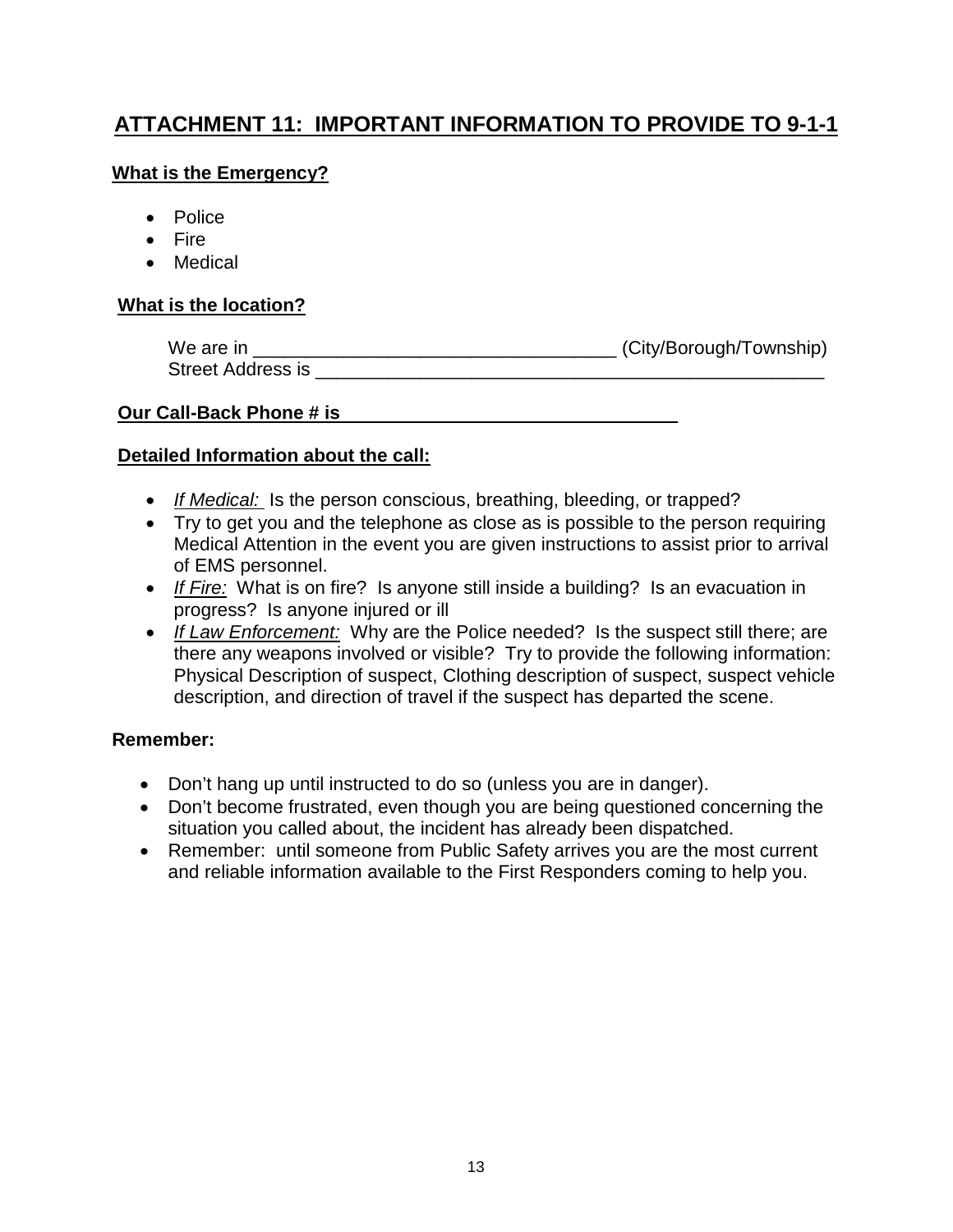### **ATTACHMENT 12 – SPECIAL NEEDS PERSONS**

The following is a list of persons (children or staff) who may need help in evacuating, or who may have special medical needs that need addressed at a host facility, or while in transit.

| 1. |                                                                                                                             |                                                                                                                                                                                                                 |
|----|-----------------------------------------------------------------------------------------------------------------------------|-----------------------------------------------------------------------------------------------------------------------------------------------------------------------------------------------------------------|
|    |                                                                                                                             |                                                                                                                                                                                                                 |
|    |                                                                                                                             | Is this a temporary situation? ____________ If so, when should it terminate? ______________________                                                                                                             |
|    |                                                                                                                             | Does this individual have any special medications or equipment? _______________________<br>Does this equipment require supplies or batteries that should be taken along in case of                              |
|    |                                                                                                                             |                                                                                                                                                                                                                 |
|    |                                                                                                                             | Will this accommodation be available during a shelter-in-place or evacuation?                                                                                                                                   |
| 2. |                                                                                                                             |                                                                                                                                                                                                                 |
|    |                                                                                                                             |                                                                                                                                                                                                                 |
|    |                                                                                                                             |                                                                                                                                                                                                                 |
|    |                                                                                                                             | Is this a temporary situation? ____________ If so, when should it terminate? ______________________                                                                                                             |
|    | Does this individual have any allergies? _______<br>Does this individual have any special medications or equipment? _______ | <u> 2000 - 2000 - 2000 - 2000 - 2000 - 2000 - 2000 - 2000 - 2000 - 2000 - 2000 - 2000 - 2000 - 2000 - 2000 - 200</u><br>Does this equipment require supplies or batteries that should be taken along in case of |
|    |                                                                                                                             |                                                                                                                                                                                                                 |
|    |                                                                                                                             | Will this accommodation be available during a shelter-in-place or evacuation?                                                                                                                                   |
|    |                                                                                                                             |                                                                                                                                                                                                                 |
| 3. |                                                                                                                             |                                                                                                                                                                                                                 |
|    |                                                                                                                             |                                                                                                                                                                                                                 |
|    |                                                                                                                             | Is this a temporary situation? ____________ If so, when should it terminate? ______________________                                                                                                             |
|    |                                                                                                                             | Does this individual have any special medications or equipment?<br>Does this equipment require supplies or batteries that should be taken along in case of                                                      |
|    |                                                                                                                             |                                                                                                                                                                                                                 |
|    |                                                                                                                             | Will this accommodation be available during a shelter-in-place or evacuation?                                                                                                                                   |

Send this Form along with the basic plan and checklists to the County Emergency Management Agency.